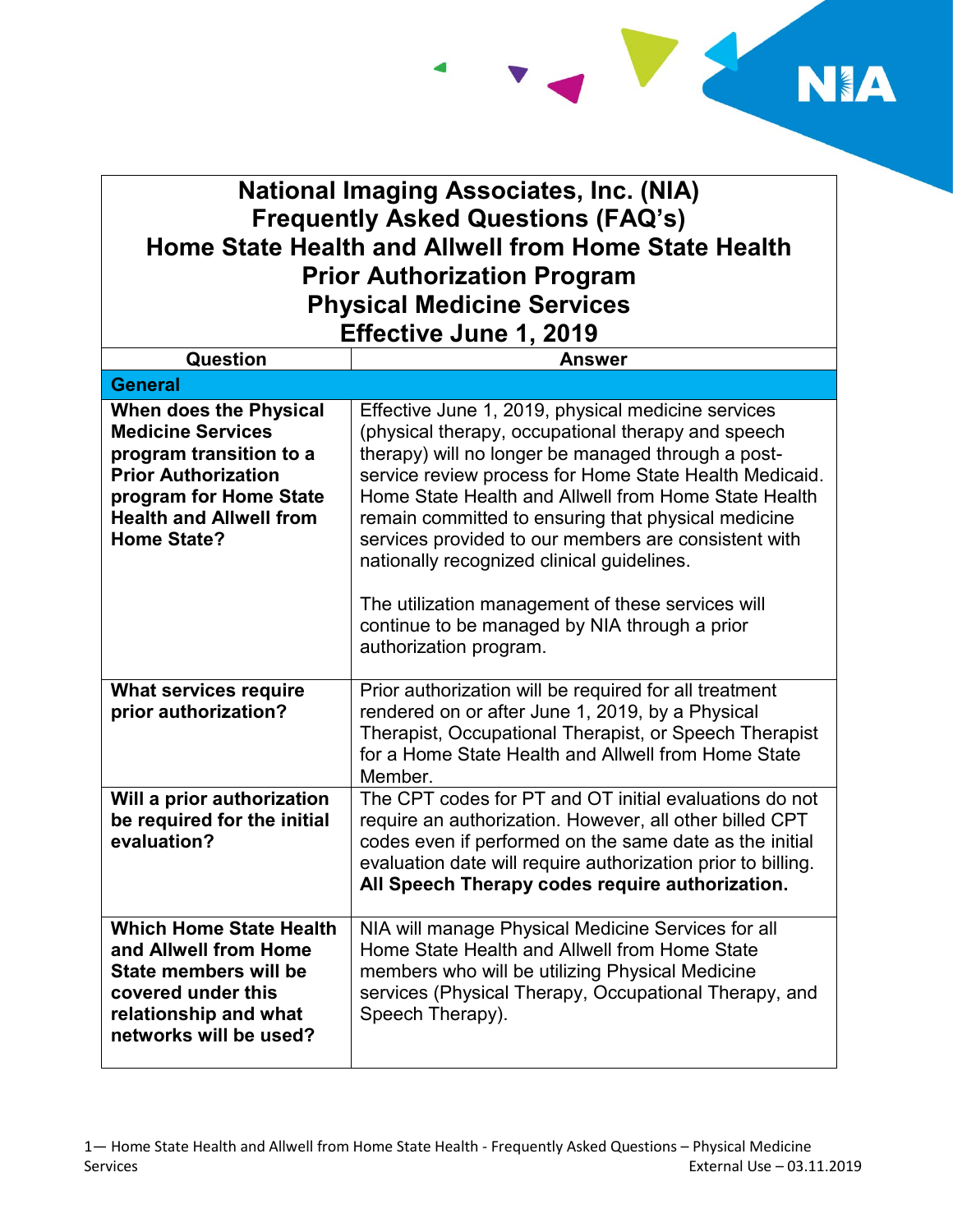| Is prior authorization<br>necessary for Physical<br><b>Medicine Services if</b><br><b>Home State Health and</b><br><b>Allwell from Home State</b><br>is NOT the member's | No. This program applies to members who have<br>Medicaid through Home State Health or Allwell from<br>Home State Health as their primary insurance.                                                                                                                                                                                                                                                                                                                                |
|--------------------------------------------------------------------------------------------------------------------------------------------------------------------------|------------------------------------------------------------------------------------------------------------------------------------------------------------------------------------------------------------------------------------------------------------------------------------------------------------------------------------------------------------------------------------------------------------------------------------------------------------------------------------|
| primary insurance?<br><b>Which services are</b><br>excluded from the<br><b>Physical Medicine</b><br>Program?                                                             | Therapy provided in Hospital ER, Inpatient and<br>Observation status, Acute Rehab Hospital Inpatient<br>settings are excluded from this program.<br>Inpatient and Outpatient Skilled Nursing Facility settings<br>are excluded for Medicaid members. Inpatient Skilled<br>Nursing Facility settings are excluded for Medicare<br>members. The treating provider should continue to<br>follow Home State Health's policies and procedures for<br><b>Skilled Nursing Facilities.</b> |
| <b>What services are</b><br>included in this Physical<br><b>Medicine Program?</b>                                                                                        | All outpatient Physical Therapy, Occupational Therapy,<br>and Speech Therapy services are included in this<br>program in the following setting locations:<br><b>Outpatient Office</b><br>$\bullet$<br><b>Outpatient Hospital</b><br>$\bullet$<br>Home Health<br>$\bullet$<br><b>Outpatient Skilled Nursing Facility (Medicare</b><br>members only)                                                                                                                                 |
| Why is Home State Health<br>and Allwell from Home<br><b>State implementing a</b><br>physical medicine<br>utilization management<br>program?                              | This physical medicine solution is designed to promote<br>evidence based and cost-effective Physical Therapy,<br>Occupational Therapy, and Speech Therapy services for<br>Home State Health and Allwell from Home State Health<br>members.                                                                                                                                                                                                                                         |
| <b>Why focus on Physical</b><br><b>Therapy, Occupational</b><br><b>Therapy, and Speech</b><br><b>Therapy services?</b>                                                   | A consistent approach to applying evidence-based<br>quidelines is necessary so Home State Health and<br>Allwell from Home State members can receive high<br>quality and cost-effective physical medicine services.                                                                                                                                                                                                                                                                 |
| How are types of<br><b>Therapies defined?</b>                                                                                                                            | Rehabilitative Therapy $-$ Is a type of treatment or<br>service that seeks to help a patient regain a skill or<br>function that was lost as a result of being sick, hurt or<br>disabled.<br><b>Habilitative Therapy</b> – Is a type of treatment or service<br>that seeks to help patients develop skills or functions<br>that they didn't have and were incapable of developing<br>on their own. This type of treatment tends to be                                               |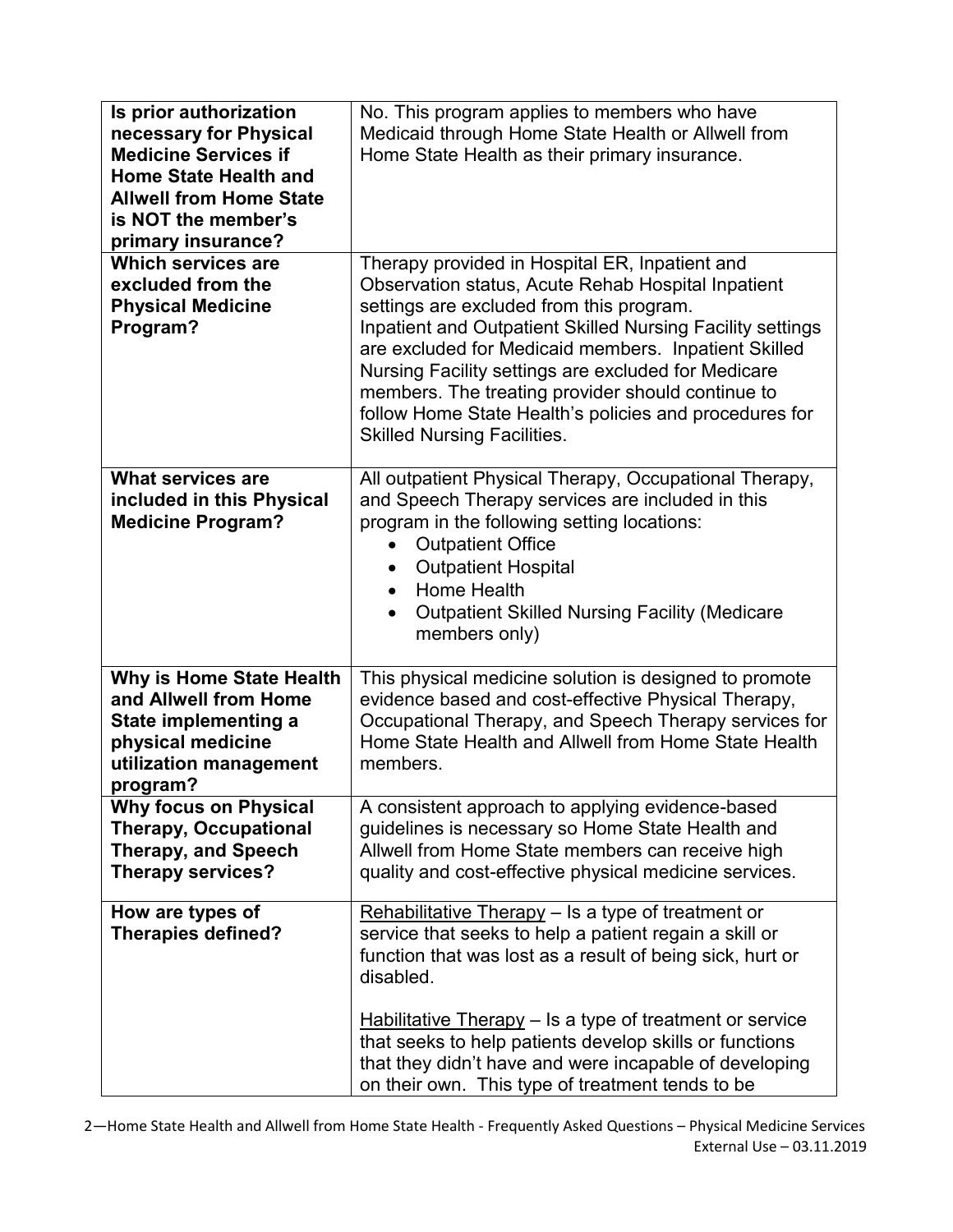|                                                                                                         | common for pediatric patients who haven't developed<br>certain skills at an age-appropriate level.                                                                                                                                                                                                                                                                                                                                                                                                                                                                                                                                                                                                                                                                                                                           |
|---------------------------------------------------------------------------------------------------------|------------------------------------------------------------------------------------------------------------------------------------------------------------------------------------------------------------------------------------------------------------------------------------------------------------------------------------------------------------------------------------------------------------------------------------------------------------------------------------------------------------------------------------------------------------------------------------------------------------------------------------------------------------------------------------------------------------------------------------------------------------------------------------------------------------------------------|
|                                                                                                         | The simplest way to distinguish the difference between<br>the two is Habilitative is treatment for skills/functions that<br>the patient never had, while Rehabilitative is treatment<br>for skills/functions that the patient had but lost.                                                                                                                                                                                                                                                                                                                                                                                                                                                                                                                                                                                  |
|                                                                                                         | Neurological Rehabilitative Therapy - Is a supervised<br>program of formal training to restore function to patients<br>who have neurodegenerative diseases, spinal cord<br>injuries, strokes, or traumatic brain injury.                                                                                                                                                                                                                                                                                                                                                                                                                                                                                                                                                                                                     |
| <b>What types of providers</b><br>will potentially be<br>impacted by this physical<br>medicine program? | Any independent providers, hospital outpatient, and<br>multispecialty groups rendering Physical Therapy,<br>Occupational Therapy, and/or Speech Therapy services<br>will need to ensure prior authorization has been granted.<br>This program is effective for all services rendered on or<br>after June 1, 2019 for all Home State Health and Allwell<br>from Home State Health membership.                                                                                                                                                                                                                                                                                                                                                                                                                                 |
| <b>Prior Authorization Process</b>                                                                      |                                                                                                                                                                                                                                                                                                                                                                                                                                                                                                                                                                                                                                                                                                                                                                                                                              |
| How will prior<br>authorization decisions<br>be made?                                                   | NIA will make medical necessity decisions based on the<br>clinical information supplied by practitioners/facilities<br>providing physical medicine services. Decisions are<br>made as quickly as possible from submission of all<br>requested clinical documentation (one business day for<br>urgent requests). All decisions are, at minimum,<br>rendered within State required timelines. Generally, the<br>turnaround time for completion of these requests is<br>within 36-hours (including one business day) from<br>receipt of all clinical information. The turnaround time for<br>Medicare is two to five business days upon receipt of<br>sufficient clinical information, not to exceed 14 calendar<br>days. Peer-to-peer telephone requests are available at<br>any point during the prior authorization process. |
|                                                                                                         | NIA 's clinical review team consists of licensed and<br>practicing Physical Therapists, Occupational Therapists,<br>Speech Therapists and board-certified physicians.<br>Clinical determinations are rendered only by clinical<br>peer reviewers with appropriate clinical experience and<br>similar specialty expertise as the requesting provider.<br>Clinical peer reviewers will be available for peer-to-peer<br>requests as necessary consultation, as needed.                                                                                                                                                                                                                                                                                                                                                         |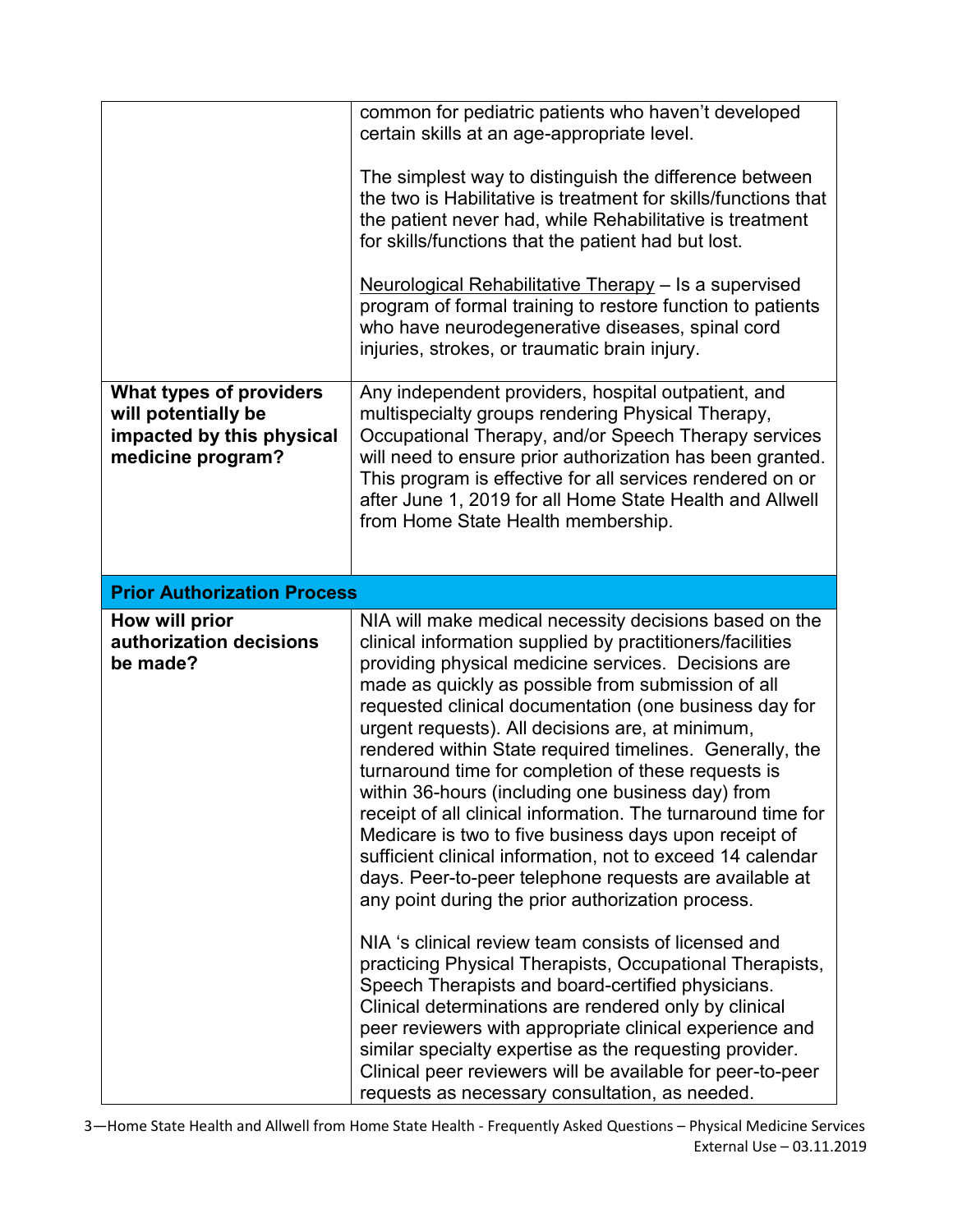|                                                                                                         | The Home State Health and Allwell from Home State<br>Health appeals process will be available if a provider<br>disagrees with a prior authorization determination.                                                                                                                                                                                                                                                                                                                                                                                                                                                                                                                                                                                                                               |
|---------------------------------------------------------------------------------------------------------|--------------------------------------------------------------------------------------------------------------------------------------------------------------------------------------------------------------------------------------------------------------------------------------------------------------------------------------------------------------------------------------------------------------------------------------------------------------------------------------------------------------------------------------------------------------------------------------------------------------------------------------------------------------------------------------------------------------------------------------------------------------------------------------------------|
| Who is responsible for<br>obtaining prior<br>authorization of the<br>procedure?                         | Responsibility for obtaining prior authorization is the<br>responsibility of the physical medicine practitioner/facility<br>rendering and billing the identified services. A physician<br>order may be required for a member to engage with the<br>physical medicine practitioner, but the provider<br>rendering the service is ultimately responsible for<br>obtaining the authorization based on the plan of care<br>they establish. Approval and denial letters are sent to<br>the member, and physical medicine practitioner.<br>Home State Health and Allwell from Home State Health<br>contracts generally do not allow balance billing of<br>members. Please make every effort to ensure that prior<br>authorization has been obtained prior to rendering a<br>physical medicine service. |
| Will CPT codes used to                                                                                  | Initial PT and OT evaluation codes do not require                                                                                                                                                                                                                                                                                                                                                                                                                                                                                                                                                                                                                                                                                                                                                |
| evaluate a member<br>require prior<br>authorization?                                                    | authorization. All Speech Therapy codes will require<br>authorization, including evaluation codes, as these<br>codes may be billed on a recurrent basis as part of<br>ongoing treatment and will require an authorization<br>at that time. It may also be appropriate to render a<br>service that does require authorization at the time of the<br>evaluation. After the initial visit, providers will have up<br>five business days to request approval for the first visit.<br>If requests are received timely, NIA is able to backdate<br>the start of the authorization to cover the evaluation date<br>of service to include any other services rendered at that<br>time.                                                                                                                   |
| What will providers and<br>office staff need to do to<br>get a physical medicine<br>service authorized? | Providers will contact NIA using the RadMD website,<br>www.RadMD.com or by calling the phone numbers<br>below to obtain authorization for physical medicine<br>services effective June 1, 2019.                                                                                                                                                                                                                                                                                                                                                                                                                                                                                                                                                                                                  |
|                                                                                                         | Medicaid: 855-694-4663<br>Allwell D-SNP: 833-298-3361<br>Allwell HMO: 855-766-1452                                                                                                                                                                                                                                                                                                                                                                                                                                                                                                                                                                                                                                                                                                               |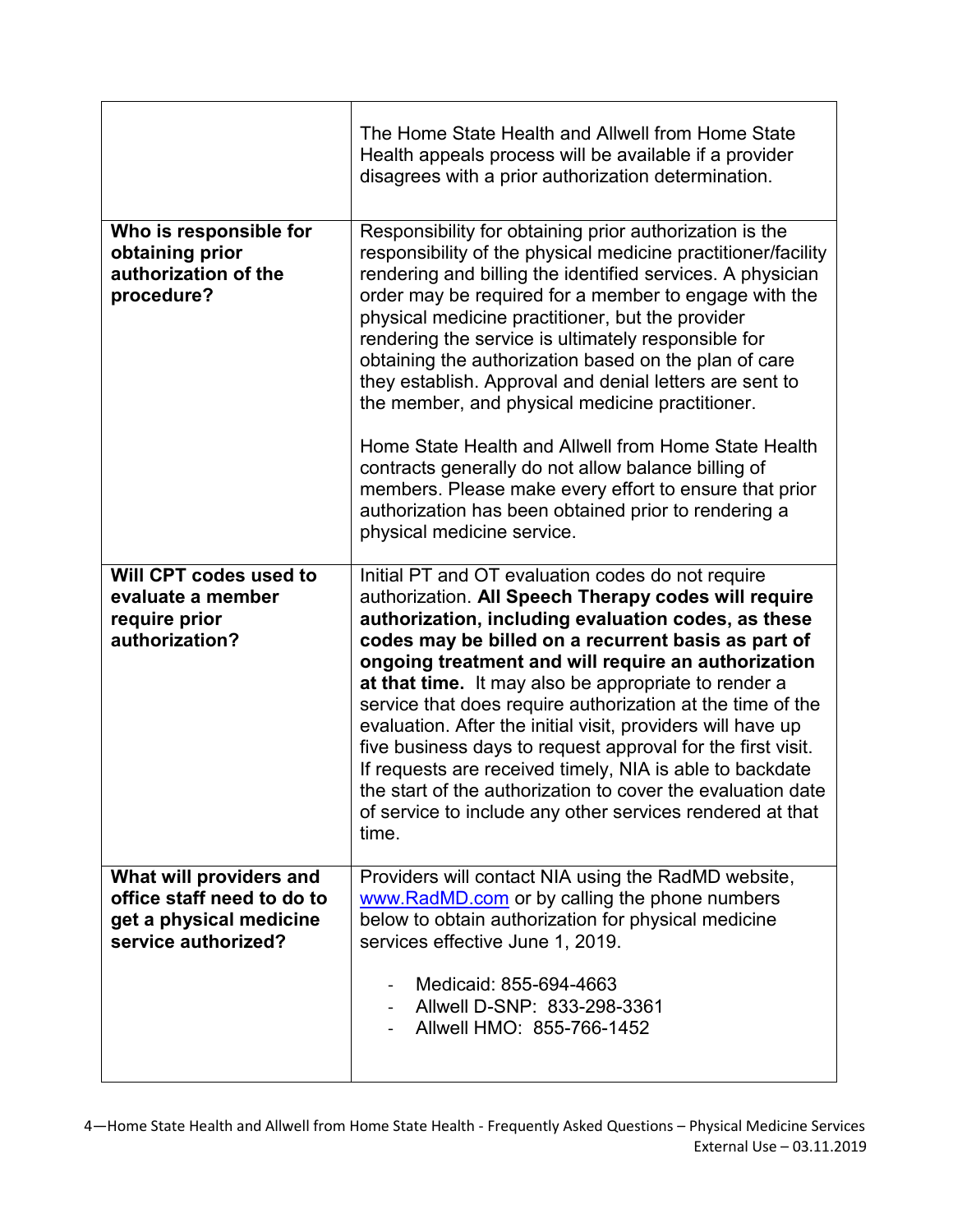|                                                                                                                                      | Prior authorization is required for members that are<br>currently receiving care which will continue on or after<br>June 1, 2019.<br>NIA will begin accepting requests on May 17, 2019 for<br>ongoing services that will continue into June.<br>Authorizations obtained during this pre-launch period<br>will reflect an effective date of June 1, 2019. Call center<br>hours are 8 a.m. to 5 p.m. (CST) Monday through<br>Friday. RadMD is available 24 hours each day, 7 days a<br>week.                                                                                                                                                                                                                                                                                        |
|--------------------------------------------------------------------------------------------------------------------------------------|-----------------------------------------------------------------------------------------------------------------------------------------------------------------------------------------------------------------------------------------------------------------------------------------------------------------------------------------------------------------------------------------------------------------------------------------------------------------------------------------------------------------------------------------------------------------------------------------------------------------------------------------------------------------------------------------------------------------------------------------------------------------------------------|
| What kind of response<br>time can providers expect<br>for prior-authorization of<br>physical medicine<br>requests?                   | NIA does leverage a clinical algorithm to assist in<br>making real time decisions at the time of the request<br>based on the requestors' answers to a few simple<br>clinically based questions. If we cannot offer immediate<br>approval, generally the turnaround time for completion<br>of these requests is within 36-hours (including one<br>business day) from receipt of all clinical information. The<br>turnaround time for Medicare is two to five business<br>days upon receipt of sufficient clinical information, not to<br>exceed 14 calendar days.                                                                                                                                                                                                                  |
| If the referring provider<br>fails to obtain prior<br>authorization for the<br>procedure, will the<br>member be held<br>responsible? | This prior authorization program will not result in any<br>additional financial responsibility for the member,<br>assuming use of a participating provider, regardless of<br>whether the provider obtains prior authorization for the<br>procedure or not. The participating provider may be<br>unable to obtain reimbursement if prior authorization is<br>not obtained, and member responsibility will continue to<br>be determined by plan benefits, not prior authorization.<br>If a procedure is not prior authorized in accordance with<br>the program and rendered:<br>In an outpatient setting at/by a Home State<br>Health and Allwell from Home State Health<br>participating provider, benefits will be denied, and<br>the member will not be responsible for payment. |
| How do I obtain an<br>authorization?                                                                                                 | Authorizations may be obtained by the physical<br>medicine practitioner via the online portal,<br>www.RadMD.com or via phone:<br>Medicaid: 855-694-4663<br>Allwell D-SNP: 833-298-3361<br>Allwell HMO: 855-766-1452                                                                                                                                                                                                                                                                                                                                                                                                                                                                                                                                                               |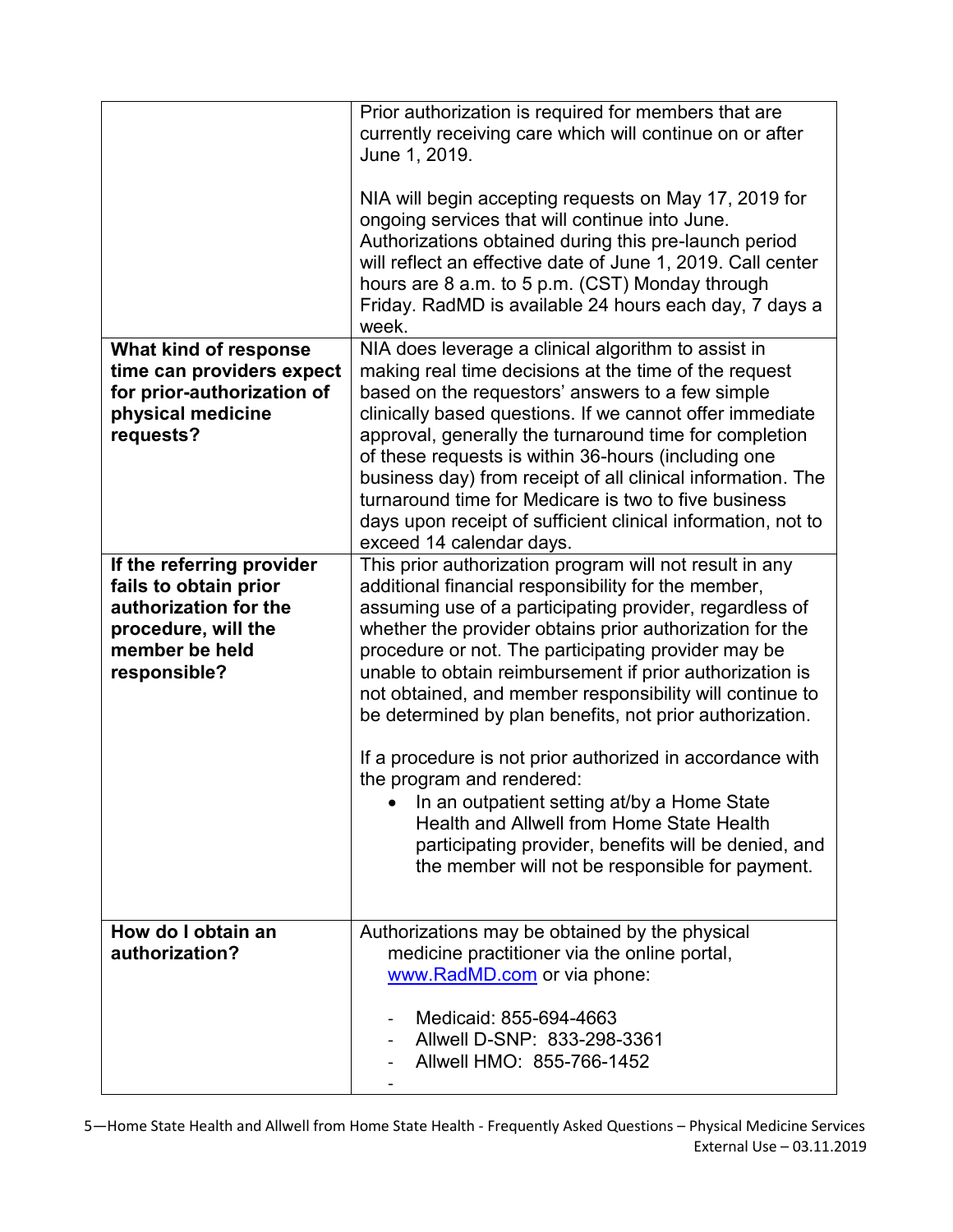| <b>What information should</b><br>you have available when<br>obtaining an<br>authorization?                                | The requestor will be asked to provide general provider<br>and patient information as well as some basic questions<br>about the member's function and treatment plan. Based<br>on the response to these questions, a set of services<br>may be offered real-time. If we are not able to offer a<br>real-time approval for services or the provider does not<br>agree to accept the authorization, additional clinical<br>information may be required to complete the review.<br>Clinical records may be uploaded via RadMD faxed to 1-<br>800-784-6864 using the coversheet provided at<br>www.RadMD.com.<br>Diagnosis(es) being treated (ICD10 Code)<br>$\bullet$<br>Requesting/Rendering Provider Type – PT, OT,<br>$\bullet$<br><b>ST</b><br>Date of the initial evaluation at their facility<br>$\bullet$<br>Type of Therapy: Habilitative, Rehabilitative,<br>$\bullet$<br><b>Neuro Rehabilitative</b><br>Surgery date and procedure performed (if<br>$\bullet$<br>applicable)<br>Date the symptoms started<br>$\bullet$<br>Planned interventions (by billable grouping<br>$\bullet$<br>category) and frequency and duration for ongoing<br>treatment.<br>How many body parts are being treated and is it<br>$\bullet$<br>right or left?<br>The result of the Functional Outcome Tool used<br>for the body part evaluated. The algorithm is<br>looking for the percentage the patient is<br>functioning with their current condition. Example:<br>If a test rated them as having a 40% disability,<br>then they are 60% functional. |
|----------------------------------------------------------------------------------------------------------------------------|------------------------------------------------------------------------------------------------------------------------------------------------------------------------------------------------------------------------------------------------------------------------------------------------------------------------------------------------------------------------------------------------------------------------------------------------------------------------------------------------------------------------------------------------------------------------------------------------------------------------------------------------------------------------------------------------------------------------------------------------------------------------------------------------------------------------------------------------------------------------------------------------------------------------------------------------------------------------------------------------------------------------------------------------------------------------------------------------------------------------------------------------------------------------------------------------------------------------------------------------------------------------------------------------------------------------------------------------------------------------------------------------------------------------------------------------------------------------------------------------------------------------------------------|
|                                                                                                                            | Summary of functional deficits being addressed<br>in therapy.                                                                                                                                                                                                                                                                                                                                                                                                                                                                                                                                                                                                                                                                                                                                                                                                                                                                                                                                                                                                                                                                                                                                                                                                                                                                                                                                                                                                                                                                            |
| How will I confirm<br>physical medicine<br>benefits for a member?                                                          | Member benefits, benefit limitations and number of visits<br>remaining for the year should be confirmed through<br>Home State Health and Allwell from Home State<br>Health's Member or Provider Services. Member<br>benefits are calculated by visits per year. Each date of<br>service is calculated as a visit.                                                                                                                                                                                                                                                                                                                                                                                                                                                                                                                                                                                                                                                                                                                                                                                                                                                                                                                                                                                                                                                                                                                                                                                                                        |
| If a provider has already<br>obtained prior<br>authorization and more<br>visits are needed beyond<br>what the initial auth | Additional services on an existing authorization should<br>NOT be submitted as a new request. If/when an<br>authorization is nearly exhausted, additional visits may<br>be requested as an addendum/addition to the initial<br>authorization. To initiate a request for additional care,                                                                                                                                                                                                                                                                                                                                                                                                                                                                                                                                                                                                                                                                                                                                                                                                                                                                                                                                                                                                                                                                                                                                                                                                                                                 |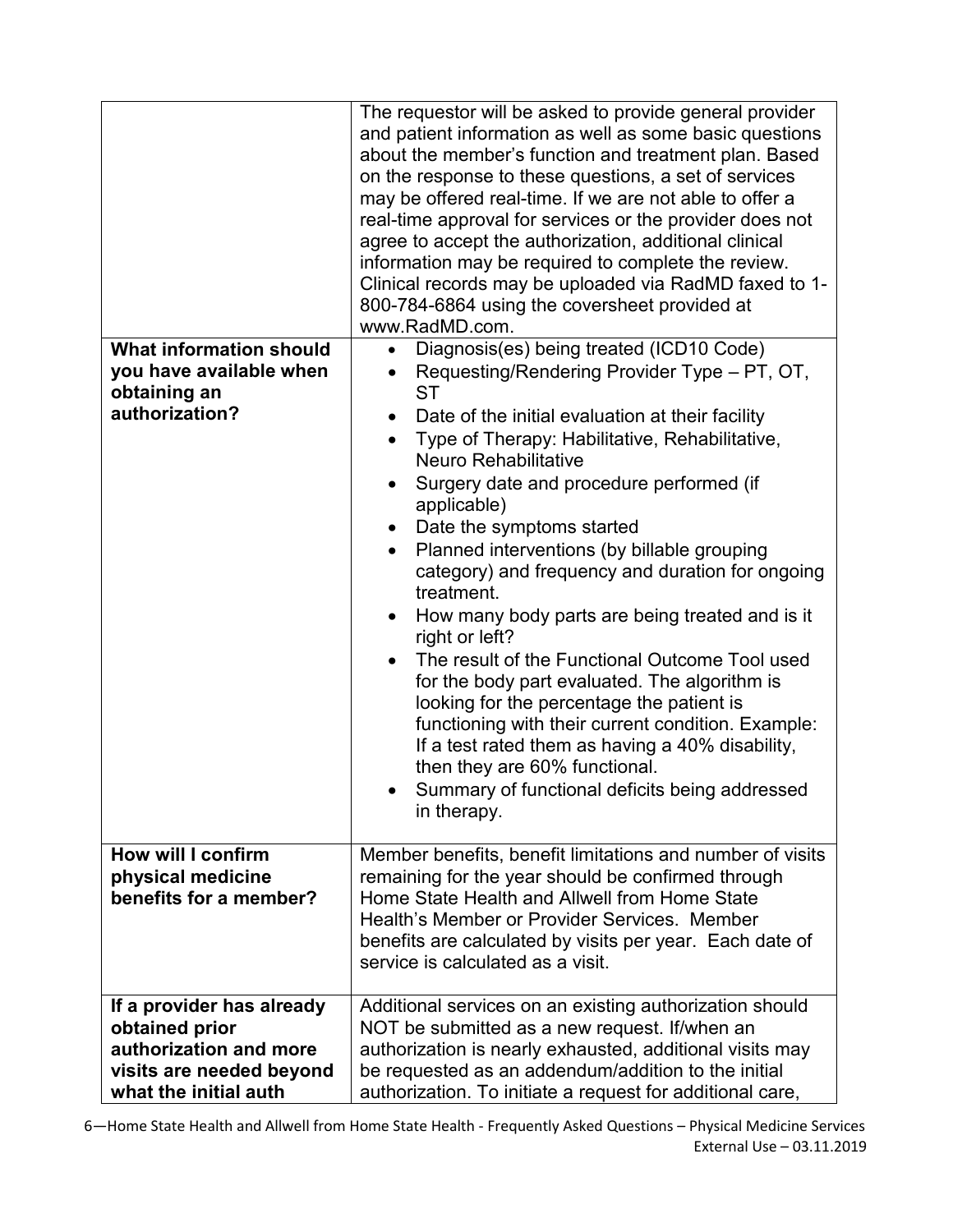| contained, does the<br>provider have to obtain a<br>new prior authorization?                                                                                                          | providers can use the fax cover sheet from the initial<br>authorization to submit updated clinical records or may<br>load these records to the existing authorization in<br>RadMD.<br>To obtain additional services, clinical records will be<br>required. Providers may upload these records through<br>RadMD or fax them to NIA at 1-800-784-6864 using the<br>coversheet provided at the time of the initial<br>authorization. Additional fax coversheets may also be<br>printed from RadMD or requested via phone:<br>Medicaid: 855-694-4663<br>Allwell D-SNP: 833-298-3361                                          |
|---------------------------------------------------------------------------------------------------------------------------------------------------------------------------------------|--------------------------------------------------------------------------------------------------------------------------------------------------------------------------------------------------------------------------------------------------------------------------------------------------------------------------------------------------------------------------------------------------------------------------------------------------------------------------------------------------------------------------------------------------------------------------------------------------------------------------|
|                                                                                                                                                                                       | Allwell HMO: 855-766-1452<br>If the member needs to be seen for a new condition, or<br>there has been a lapse in care (more than 30 days) and                                                                                                                                                                                                                                                                                                                                                                                                                                                                            |
|                                                                                                                                                                                       | care is to be resumed for a condition for which there is<br>an expired authorization, providers should submit a new<br>initial request through RadMD or via telephone at:<br>Medicaid: 855-694-4663<br>Allwell D-SNP: 833-298-3361<br>Allwell HMO: 855-766-1452                                                                                                                                                                                                                                                                                                                                                          |
| What if I just need more<br>time to use the services<br>previously authorized?                                                                                                        | A one-time 30-day date extension on the validity period<br>of an authorization is permitted and can be requested<br>via phone at:<br>Medicaid: 855-694-4663<br>Allwell D-SNP: 833-298-3361<br>Allwell HMO: 855-766-1452<br>or by submitting an electronic request through RadMD<br>or fax to 1-800-784-6864 using the coversheet provided.<br>Date extensions are subject to any benefit limits that<br>may restrict the length of time for a given<br>condition/episode of care. Extensions beyond the initial<br>30-day request or outside of any benefit constraints may<br>require clinical records to be submitted. |
| If a patient is discharged<br>from care and receives a<br>new prescription or the<br>validity period ends on<br>the existing<br>authorization, what<br>process should be<br>followed? | A new authorization will be required after the one-time<br>30-day extension or if a patient is discharged from care.                                                                                                                                                                                                                                                                                                                                                                                                                                                                                                     |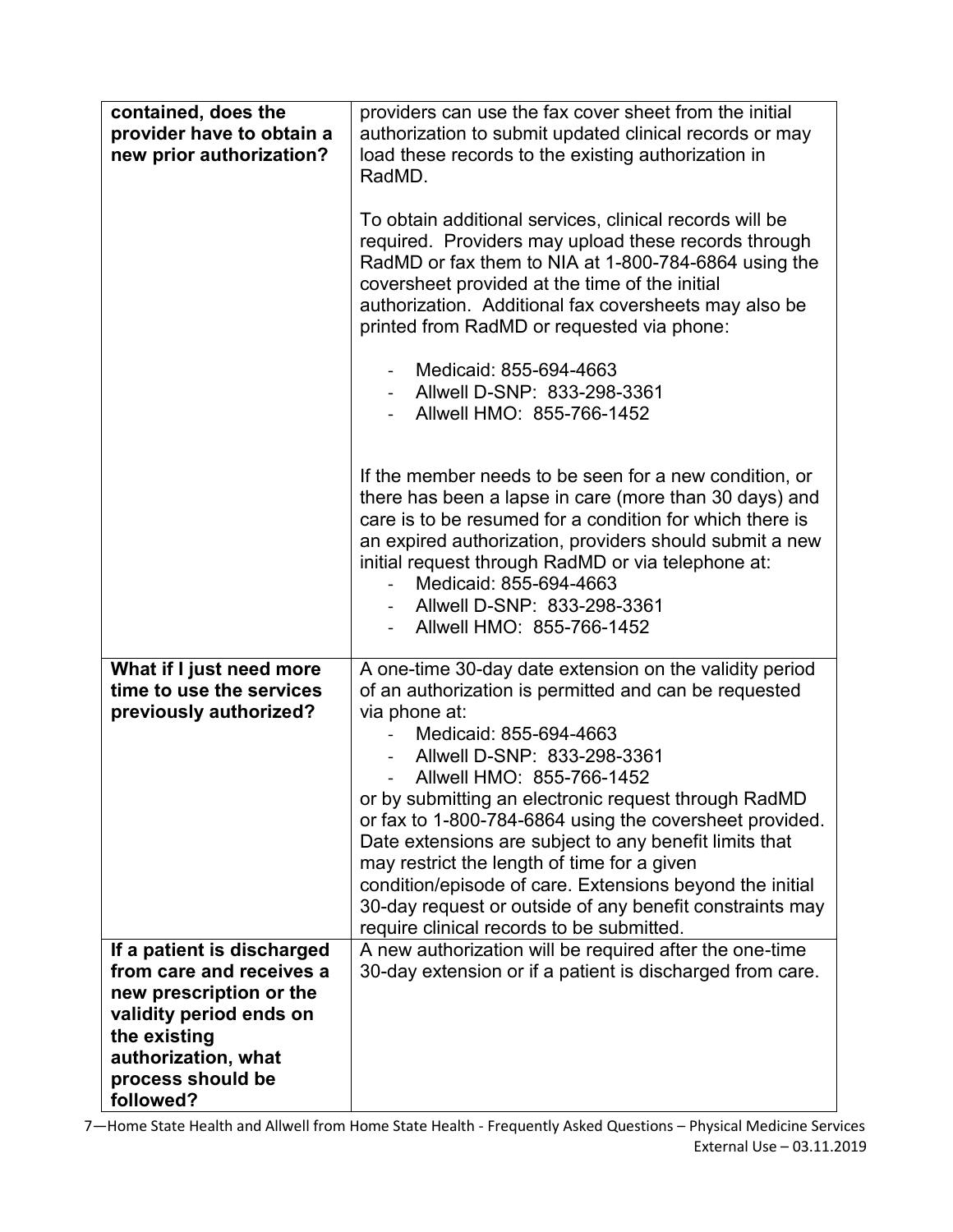| If a patient is being<br>treated and the patient<br>now has a new diagnosis,<br>will a separate<br>authorization be<br>required? | If a provider is in the middle of treatment and gets a new<br>therapy prescription for a different body part, the treating<br>provider will perform a new evaluation on that body part<br>and develop goals for treatment. If the two areas are to<br>be treated concurrently, the request would be submitted<br>as an addendum to the existing authorization, using the<br>same process that is used for subsequent requests. NIA<br>will review the request and can add additional visits and<br>the appropriate ICD 10-code(s) to the existing<br>authorization.<br>If care is to discontinue on the previous area being<br>treated and ongoing care will be solely focused on a<br>new diagnosis. Providers should submit a new request<br>for the new diagnosis and include the discharge<br>summary for the previous area. A new authorization will<br>be processed and the previous authorization will be<br>ended. |
|----------------------------------------------------------------------------------------------------------------------------------|----------------------------------------------------------------------------------------------------------------------------------------------------------------------------------------------------------------------------------------------------------------------------------------------------------------------------------------------------------------------------------------------------------------------------------------------------------------------------------------------------------------------------------------------------------------------------------------------------------------------------------------------------------------------------------------------------------------------------------------------------------------------------------------------------------------------------------------------------------------------------------------------------------------------------|
| <b>Could the program</b><br>potentially delay services<br>and inconvenience the<br>member?                                       | A prior authorization request can easily be initiated via<br>RadMD or telephone at the numbers listed below within<br>a few minutes.<br>Medicaid: 855-694-4663<br>Allwell D-SNP: 833-298-3361<br>Allwell HMO: 855-766-1452<br>In cases where additional clinical information is needed,<br>a peer to peer consultation with the provider may be<br>necessary and can be initiated by calling 1-888-642-<br>7649. Responses to NIA requests for additional clinical<br>information or peer to peer are needed to ensure a<br>timely review and determination.<br>Requests initiated via fax require clinical validation and<br>may take additional time to process. The fax number is                                                                                                                                                                                                                                       |
| What happens in the case<br>of an emergency?                                                                                     | 1-800-784-6864.<br>The NIA Website, www.RadMD.com cannot be used for<br>medically urgent or expedited prior authorization<br>requests during business hours. Those requests must<br>be processed by calling the NIA call center at:<br>Medicaid: 855-694-4663<br>Allwell D-SNP: 833-298-3361<br>Allwell HMO: 855-766-1452                                                                                                                                                                                                                                                                                                                                                                                                                                                                                                                                                                                                  |
| How are procedures that<br>do not require prior<br>authorization handled?                                                        | If no authorization is needed, the claims will process<br>according to Home State Health and Allwell from Home<br>State Health's claim processing guidelines.                                                                                                                                                                                                                                                                                                                                                                                                                                                                                                                                                                                                                                                                                                                                                              |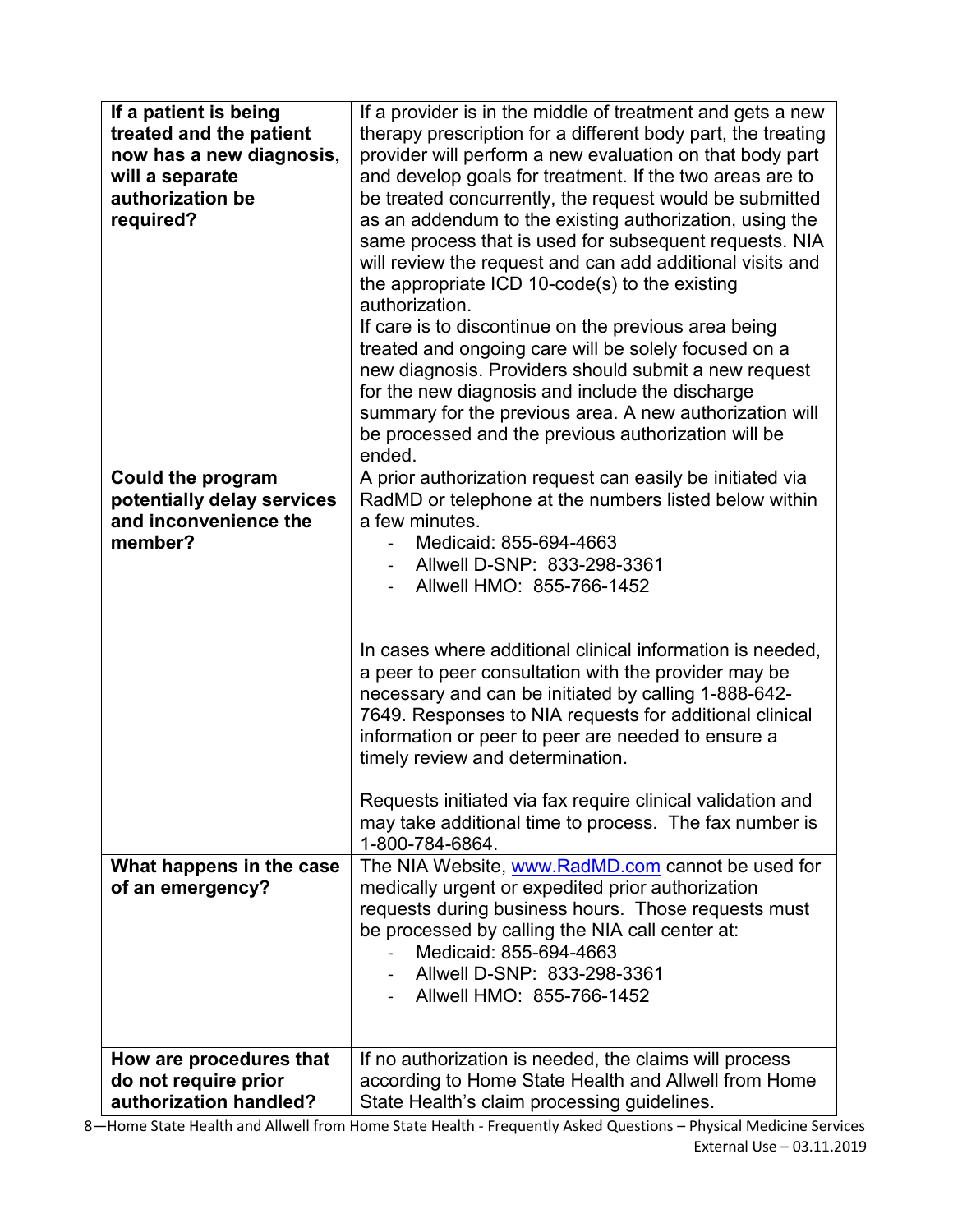| <b>Appeals and Re-Review Process</b>                                                                                                       |                                                                                                                                                                                                                                                                                                                                                                                                                                                                                                                                                                                                                                            |
|--------------------------------------------------------------------------------------------------------------------------------------------|--------------------------------------------------------------------------------------------------------------------------------------------------------------------------------------------------------------------------------------------------------------------------------------------------------------------------------------------------------------------------------------------------------------------------------------------------------------------------------------------------------------------------------------------------------------------------------------------------------------------------------------------|
| If a provider disagrees<br>with a physical medicine<br>determination made by<br>NIA, is there an option to<br>appeal the<br>determination? | For Medicaid members re-reviews on determinations<br>may be made within 2 business days by sending in new,<br>not previously reviewed, documentation to support the<br>request. Records for re-review may be submitted in the<br>same fashion as the initial requests - via fax or<br>RadMD.<br>For Allwell from Home State Health members, per<br>Medicare guidelines re-open is not allowed. NIA will<br>offer options for an informal reconsideration for<br>Medicare members and/or an appeal. Appeal guidance<br>is provided in the initial determination letter.                                                                     |
| Is the re-review process<br>available for the physical<br>medicine program once a<br>denial is received?                                   | A re-review can be initiated for Medicaid members by<br>submitting additional clinical information.<br>Re-review must be initiated within two business days.<br>Re-open for Medicare is not allowed.                                                                                                                                                                                                                                                                                                                                                                                                                                       |
| <b>RadMD Access</b>                                                                                                                        |                                                                                                                                                                                                                                                                                                                                                                                                                                                                                                                                                                                                                                            |
| What option should I<br>select to receive access<br>to initiate authorizations?                                                            | "Physical Medicine Practitioner" which will allow you<br>access to initiate authorizations.                                                                                                                                                                                                                                                                                                                                                                                                                                                                                                                                                |
| How do I apply for<br><b>RadMD access to initiate</b><br>authorization requests?                                                           | User would go to our website, www.RadMD.com.<br>Click on NEW USER.<br>Choose "Physical Medicine Practitioner" from the<br>$\bullet$<br>drop-down box<br>Complete application with necessary information.<br><b>Click on Submit</b><br>Once an application is submitted, the user will receive<br>an email from our RadMD support team within 72 hours<br>after completing the application with their approved user<br>name and a temporary passcode. Please contact the<br>RadMD Support Team at 1-877-80-RadMD (1-877-807-<br>2363) if you do not receive a response with 72 hours.<br>Your RadMD login information should not be shared. |
| What is rendering<br>provider access?                                                                                                      | Rendering provider access allows users the ability to<br>view all approved authorizations for their office or<br>facility. If an office is interested in signing up for                                                                                                                                                                                                                                                                                                                                                                                                                                                                    |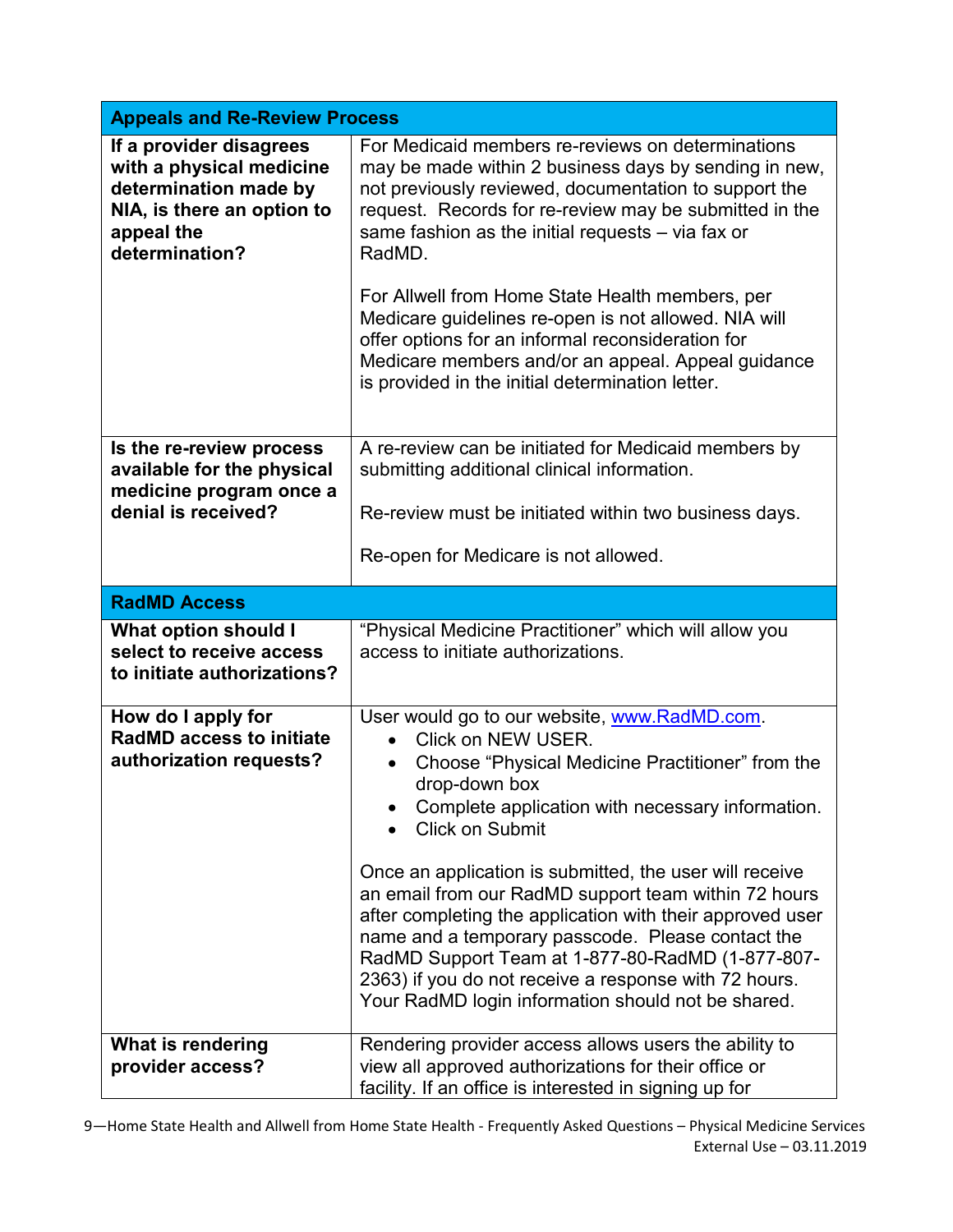|                                                                           | rendering access, you will need to designate an<br>administrator.                                                                                                                                                                                                                                                                                                                                    |
|---------------------------------------------------------------------------|------------------------------------------------------------------------------------------------------------------------------------------------------------------------------------------------------------------------------------------------------------------------------------------------------------------------------------------------------------------------------------------------------|
|                                                                           | User would go to our website, www.RadMD.com<br>$\bullet$<br>Select "Facility/Office where procedures are<br>$\bullet$<br>performed"                                                                                                                                                                                                                                                                  |
|                                                                           | Complete application                                                                                                                                                                                                                                                                                                                                                                                 |
|                                                                           | <b>Click on Submit</b>                                                                                                                                                                                                                                                                                                                                                                               |
|                                                                           | Examples of a rendering facility that only need to view<br>approved authorizations:<br><b>Hospital facility</b><br>$\bullet$                                                                                                                                                                                                                                                                         |
|                                                                           | <b>Billing department</b><br>$\bullet$                                                                                                                                                                                                                                                                                                                                                               |
|                                                                           | • Offsite location                                                                                                                                                                                                                                                                                                                                                                                   |
|                                                                           | Another user in location who is not interested in<br>initiating authorizations                                                                                                                                                                                                                                                                                                                       |
|                                                                           | Once an application is submitted, the user will receive<br>an email from our RadMD support team within 72 hours<br>after completing the application with their approved user<br>name and a temporary passcode. Please contact the<br>RadMD Support Team at 1-877-80-RadMD (1-877-807-<br>2363) if you do not receive a response with 72 hours.<br>Your RadMD login information should not be shared. |
| Who can I contact if we<br>need RadMD support?                            | For assistance or technical support, please contact<br>RadMDSupport@MagellanHealth.com or call 1-877-80-<br>RadMD (1-877-807-2363).                                                                                                                                                                                                                                                                  |
|                                                                           | Our website, www.RadMD.com is available 24/7, except<br>when maintenance is performed once every other week<br>after business hours.                                                                                                                                                                                                                                                                 |
| <b>Paperless Notification</b>                                             |                                                                                                                                                                                                                                                                                                                                                                                                      |
| How can I receive<br>notifications<br>electronically instead of<br>paper? | NIA has paperless notifications. Please follow this<br>process if you are interested in receiving paperless<br>notifications:                                                                                                                                                                                                                                                                        |
|                                                                           | 1. During each RadMD-initiated request, the user<br>will be given the option to receive an electronic<br>notification instead of via mail.<br>a. Once selected, electronic notification will<br>be used for all notifications for that<br>authorization only.<br>b. Each time a request is entered on RadMD,<br>the user must choose electronic or mail<br>notification.                             |